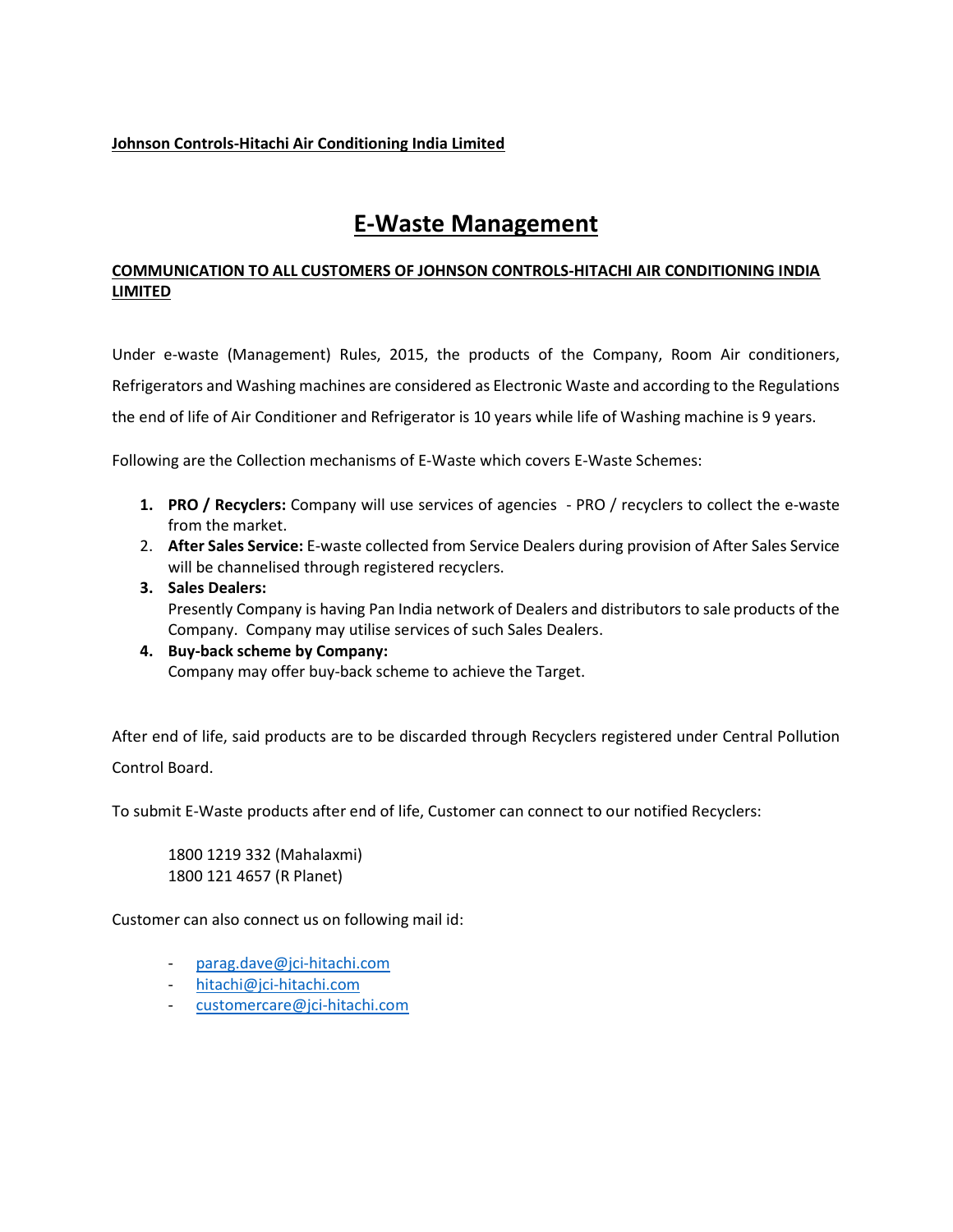## Collection Centers:

| SI<br>No.      | Zone           | Locations | <b>Tpl Warehouse Address</b>                                                                                                                                                      | Name Of Tpl<br><b>Official</b> | Mail IDs of TPL Official        | Name Of Jch-In<br>Official | Email Id JCH-IN Official                 |
|----------------|----------------|-----------|-----------------------------------------------------------------------------------------------------------------------------------------------------------------------------------|--------------------------------|---------------------------------|----------------------------|------------------------------------------|
| $\mathbf{1}$   | South          | Cochin    | Johnson Controls-Hitachi<br>C/O. Delhivery Ltd.<br>Warehouse No. 2 Bay A,B And C,<br>Door No.8/321,8/322,8/323,<br>South Vazhakulam,<br>Erumanapala Po,<br>Pin 683 112            | Subash<br>Vinayak              | subash.vinayak@delhivery.com,   | Pandiyarajan<br>Vanaraj    | pandiyarajan.vanaraj@jci-<br>hitachi.com |
| $\overline{2}$ | West           | Indore    | Johnson Controls-Hitachi<br>C/O. Delhivery Ltd.<br>Castrol Campus, Gram Lasudiya<br>Parmar, Tehsil Sanwer,<br>Distt. Indore 453771                                                | Mahesh<br>Lowanshi             | mahesh.lowanshi@delhivery.com   | Balchandra<br>Dinkar       | balchandra.dinkar@jci-<br>hitachi.com    |
| 3              | North          | Ghaziabad | Johnson Controls-Hitachi<br>C/O. Delhivery Ltd.<br>Plot/Khasra No. S 146, Of Village<br>Galand (Jindal Nagar)<br>Ghaziabad 201302                                                 | Suhail Khan                    | suhail.khan@delhivery.com       | Kshitij<br>Sharma          | kshitij.sharma@jci-<br>hitachi.com       |
| 4              | South          | Hyderabad | Johnson Controls-Hitachi<br>C/O. Delhivery Ltd.<br>Sy No-45, Kandlakoya Village,<br>Medchal, Hyderabad -501401                                                                    | Sagar<br>Bandanadam            | sagar.bandanadam@delhivery.com  | Pandiyarajan<br>Vanaraj    | pandiyarajan.vanaraj@jci-<br>hitachi.com |
| 5              | North          | Gurugram  | Johnson Controls-Hitachi<br>C/O. Delhivery Ltd.<br>Khasra No 143/8,<br>At Village Bohra Kalan<br>Gurgaon - 122103                                                                 | Abhishek<br>Mishra             | abhishek.mishra10@delhivery.com | Kshitij Sharma             | kshitij.sharma@jci-<br>hitachi.com       |
| 6              | South          | Bangalore | Johnson Controls-Hitachi<br>C/O. Delhivery Ltd.<br>(Blrfc4) Sy No 37 38 39,<br>54 Hobla Pura, Anagondanahalli,<br>Hoskote Taluka,<br>Bangalore: 562114.                           | William John<br>Wesley         | williamjohn.w@delhivery.com     | Mr.Pandiyarajan<br>Vanaraj | pandiyarajan.vanaraj@jci-<br>hitachi.com |
|                | 7 East         | Kolkata   | Johnson Controls-Hitachi<br>C/O. Delhivery Ltd.<br>Maa Ambe Warehousing (P)<br>Ltd, Bhadua, P.O. Mollabar,<br>P.S. Dankuni, Distt.<br>Hooghly: 712250                             | Vikrant Singh                  | vikrant.ksingh1@delhivery.com   | Rajeev Kumar               | rajeev.4.kumar@jci-<br>hitachi.com       |
| 8              | North          | Lucknow   | Johnson Controls-Hitachi<br>C/O. Delhivery Ltd.<br>Khasra No 249 B And 249, Village<br>Khataula, Bijnor,<br>Lucknow: 227305                                                       | Amit Kumar                     | amit.kumar13@delhivery.com      | Kshitij Sharma             | kshitij.sharma@jci-<br>hitachi.com       |
|                | 9 North Jaipur |           | Johnson Controls-Hitachi<br>C/O. Delhivery Ltd.<br>P.No. I-0-1, Krishna Kunj<br>Dahmikalan Bagrukalan<br>Ajmer Road Jaipur: 303007                                                | Jay Singh                      | jay.singh1@delhivery.com        | Kshitij Sharma             | kshitij.sharma@jci-<br>hitachi.com       |
|                | 10 North       | Ludhiana  | Johnson Controls-Hitachi<br>C/O. Delhivery Ltd.<br>Khasra No 32/1, 41, 42/1, 42/2,<br>43/1, 43/2, 44, 1994/45, 1995/45,<br>46/1, 47/1, Village Tepla<br>Tehsil Rajpura Pin 140401 | Lakhwinder<br>Singh            | akhwinder.singh2@delhivery.co   | Kshitij Sharma             | kshitij.sharma@jci-<br>hitachi.com       |